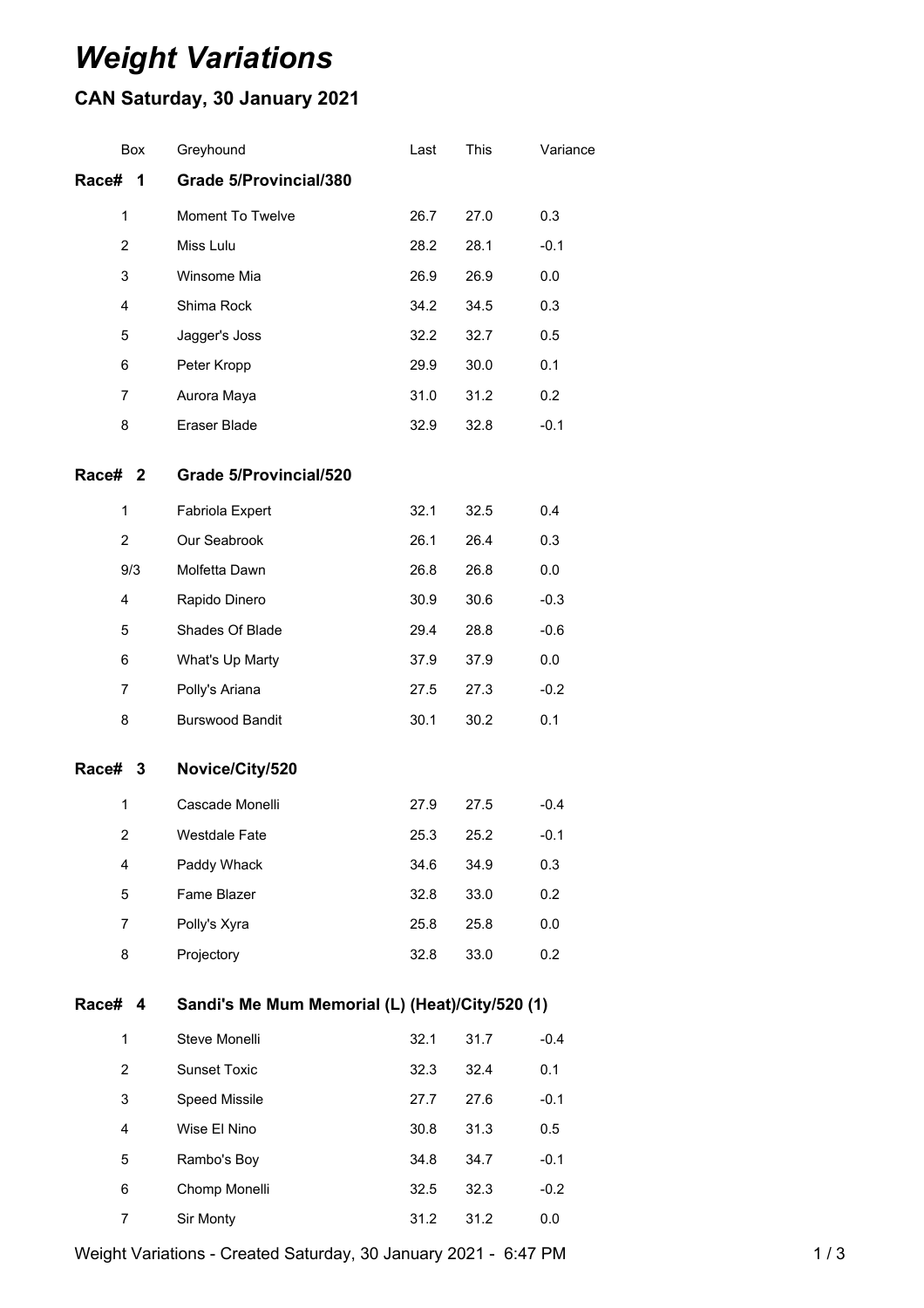## **CAN Saturday, 30 January 2021**

|                | Box  | Greyhound                                       | Last | This | Variance |  |  |
|----------------|------|-------------------------------------------------|------|------|----------|--|--|
| 8              |      | Jumbo Jet                                       | 30.2 | 30.0 | $-0.2$   |  |  |
| Race#          | 5    | Sandi's Me Mum Memorial (L) (Heat)/City/520 (2) |      |      |          |  |  |
| 1              |      | <b>Thrift Monelli</b>                           | 28.3 | 27.7 | $-0.6$   |  |  |
| $\overline{2}$ |      | Withers Monelli                                 | 32.3 | 32.2 | $-0.1$   |  |  |
| 3              |      | Le Jury Monelli                                 | 26.4 | 26.9 | 0.5      |  |  |
| $\overline{4}$ |      | Wise Thunder                                    | 30.8 | 30.6 | $-0.2$   |  |  |
| 5              |      | Historic Time                                   | 34.3 | 34.3 | 0.0      |  |  |
| 6              |      | Fernando Star                                   | 31.2 | 31.7 | 0.5      |  |  |
| $\overline{7}$ |      | Harper's Hero                                   | 33.7 | 33.5 | $-0.2$   |  |  |
| 8              |      | Santa's Magic                                   | 35.2 | 34.7 | $-0.5$   |  |  |
| Race#          | 6    | The Miata (G3) (Final)/City/715                 |      |      |          |  |  |
| 1              |      | Wicked Rhythm                                   | 25.1 | 25.0 | $-0.1$   |  |  |
| $\overline{2}$ |      | Lonnie Loot                                     | 32.8 | 32.9 | 0.1      |  |  |
| 3              |      | Barefoot Tycoon                                 | 30.6 | 30.3 | $-0.3$   |  |  |
| 4              |      | Zack Monelli                                    | 33.0 | 32.2 | $-0.8$   |  |  |
| 5              |      | Grace Ali                                       | 29.6 | 29.7 | 0.1      |  |  |
| 6              |      | Just Wins Boss                                  | 25.6 | 25.7 | 0.1      |  |  |
| $\overline{7}$ |      | Line Seeker                                     | 28.0 | 27.8 | $-0.2$   |  |  |
| 8              |      | Boom Down                                       | 29.1 | 29.4 | 0.3      |  |  |
| Race#          | 7    | <b>Mixed 4/5/City/520</b>                       |      |      |          |  |  |
| 1              |      | More Deductions                                 | 30.3 | 29.9 | $-0.4$   |  |  |
| $\overline{2}$ |      | <b>Tinsel Doll</b>                              | 25.8 | 26.2 | 0.4      |  |  |
| 3              |      | Cindy's Oliver                                  | 31.6 | 31.9 | 0.3      |  |  |
| 4              |      | Sole Trader                                     | 33.3 | 33.9 | 0.6      |  |  |
|                | 10/5 | Bohemian Fun                                    | 30.9 | 30.8 | $-0.1$   |  |  |
| 6              |      | Westdale Ophelia                                | 24.7 | 24.5 | $-0.2$   |  |  |
| $\overline{7}$ |      | Stargazer                                       | 32.5 | 32.6 | 0.1      |  |  |
| 8              |      | All Zipped Up                                   | 31.6 | 31.3 | $-0.3$   |  |  |
| Race#          | 8    | Grade 5 (mid Dist)/Provincial/600               |      |      |          |  |  |
| 1              |      | West On Axel                                    | 31.8 | 31.9 | 0.1      |  |  |
| $\overline{2}$ |      | Snallygaster                                    | 30.5 | 30.4 | $-0.1$   |  |  |
| 4              |      | Bee Dee                                         | 35.9 | 35.7 | $-0.2$   |  |  |
| 5              |      | Hurricane Tears                                 | 30.8 | 31.2 | 0.4      |  |  |
| 7              |      | Dyna Orenthal                                   | 30.4 | 30.1 | $-0.3$   |  |  |